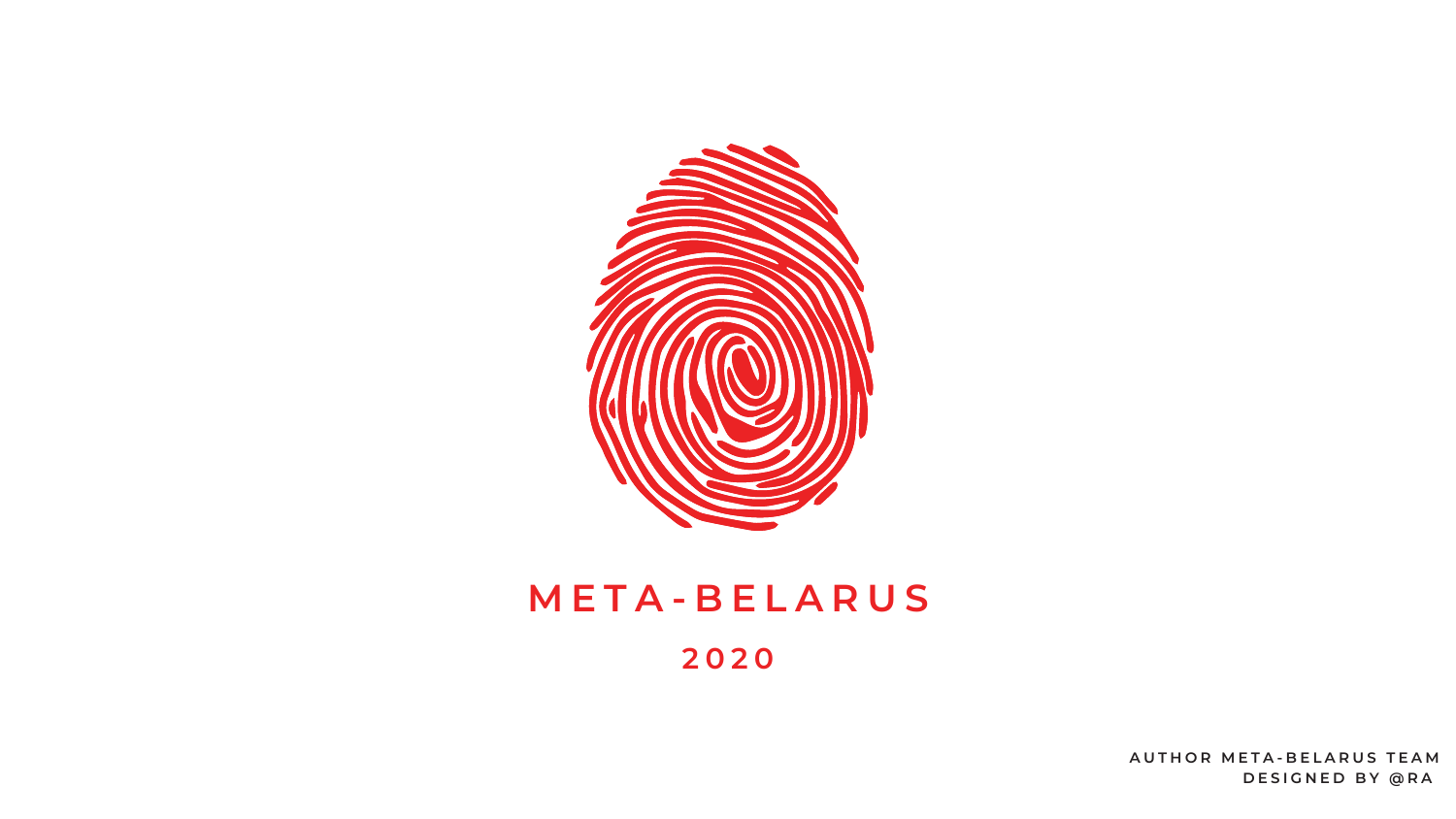**Meta-Belarus is a set of innovative tools to help the Belarusians build a truly new Belarus that would respond to the Belarusian values and needs.**





# **What is Meta-Belarus**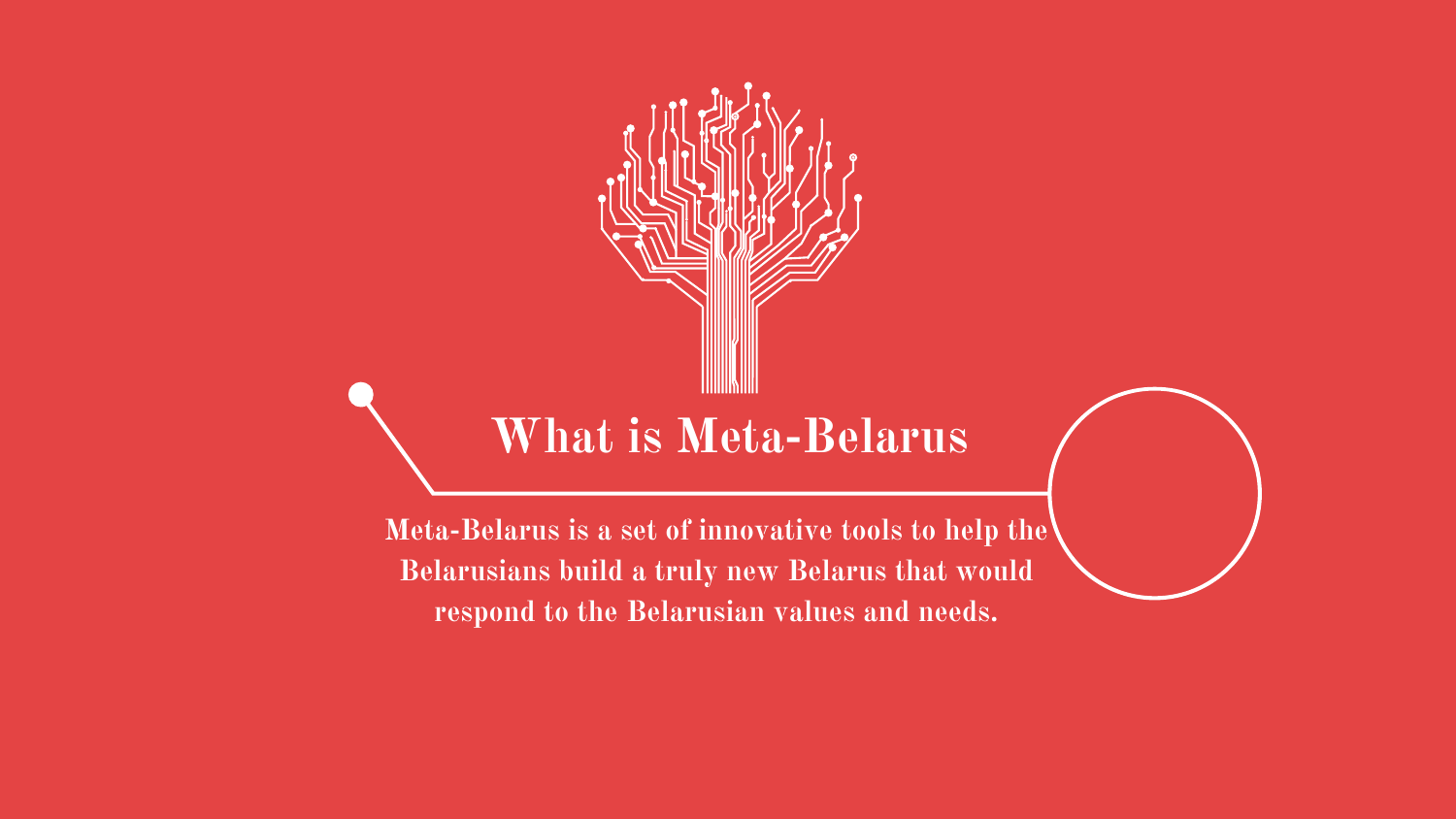**Digital Government is a system of digitalized and automated economic and governmental protocols focused on users and based on the data they share. Digital Government is an online tool that will help run a business, manage accounts and banking, take part in the government of the state and receive updated and accurate information.**



## **What is the Digital Government:**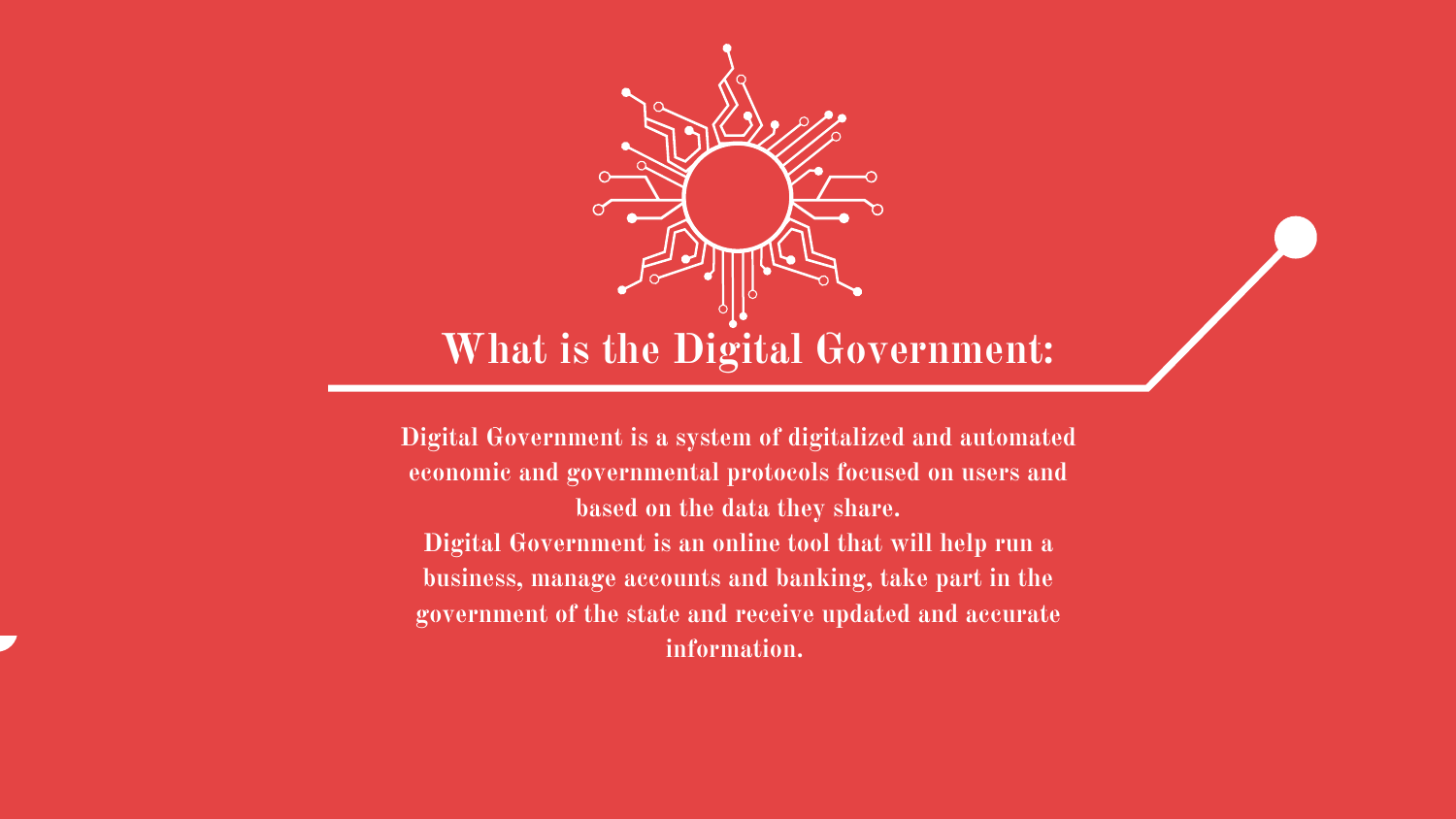- **The Government of the Republic Belarus does not perform the duties assigned to it by the people.**
- **Articles 2 and 3 of the Constitution of the Republic of Belarus.**
- **Universal Declaration of Human Rights.**
- **Technical potential of new IT systems.**





#### **Prerequisites:**

**Article 3. The people shall be the sole source of state power and the bearer of sovereignty in the Republic of Belarus. The people shall exercise their power directly, through representative and other bodies in the forms and within the confines determined by the Constitution. Any actions aimed at changing the constitutional system and seizing state power by forcible means or by way of any other violation of laws of the Republic of Belarus shall be punishable by law.**

**Article 2. The individual, their rights, freedoms and guarantees to secure them are the supreme value and goal of the society and the State. The State shall assume responsibility before the citizen to create the conditions for free and dignified development of their personality. The citizen shall assume responsibility before the State to discharge unwaveringly the duties imposed upon them by the Constitution.**

#### **M E T A - B E L A R U S**

**2 0 2 0**

# **Constitution of the Republic of Belarus**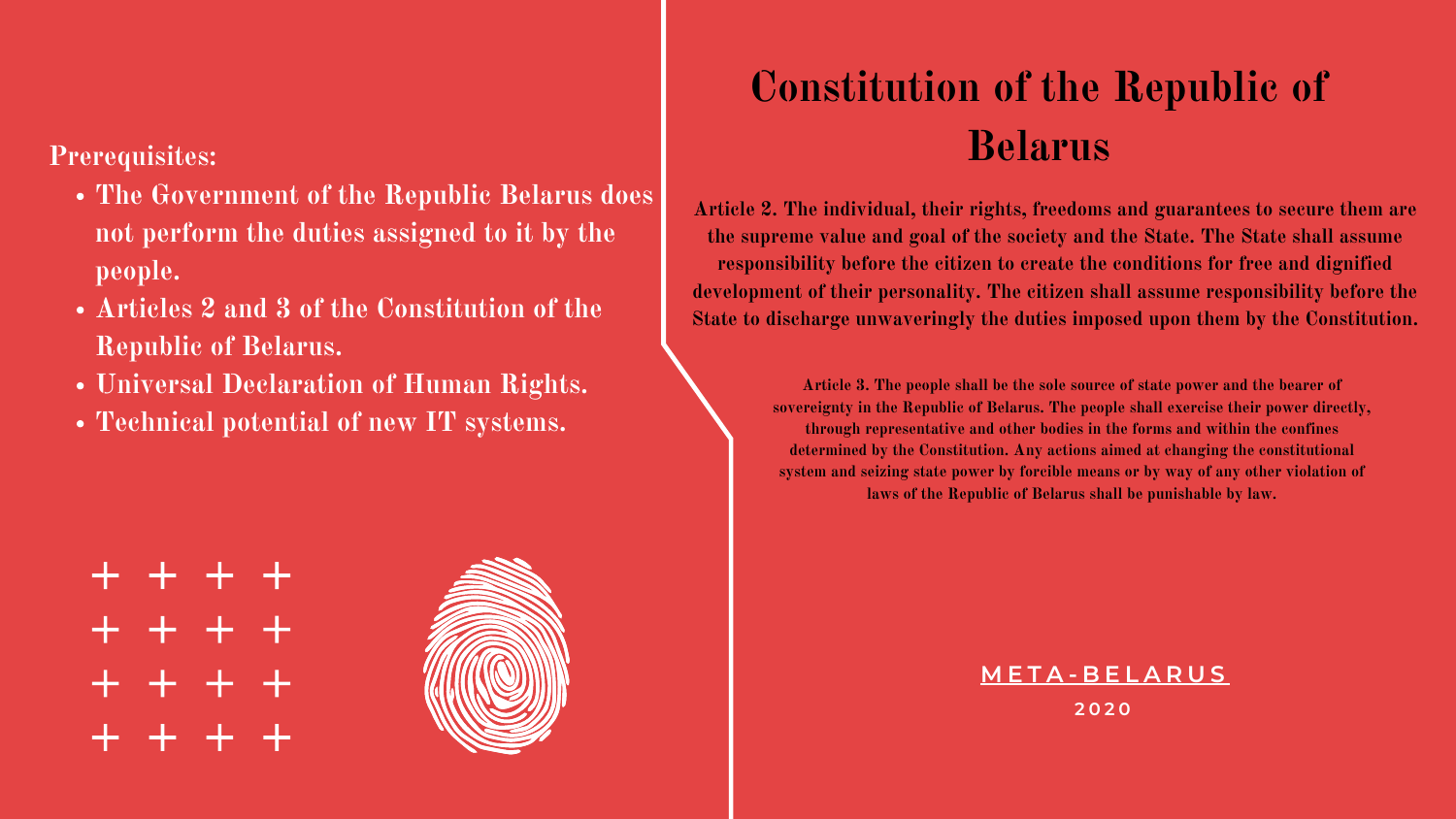



## **M E T A - B E L A R U S**

 $A$  **UTHOR META-BELARUS TEAM D E S I G N E D B Y @ R A**

#### **2 0 2 0**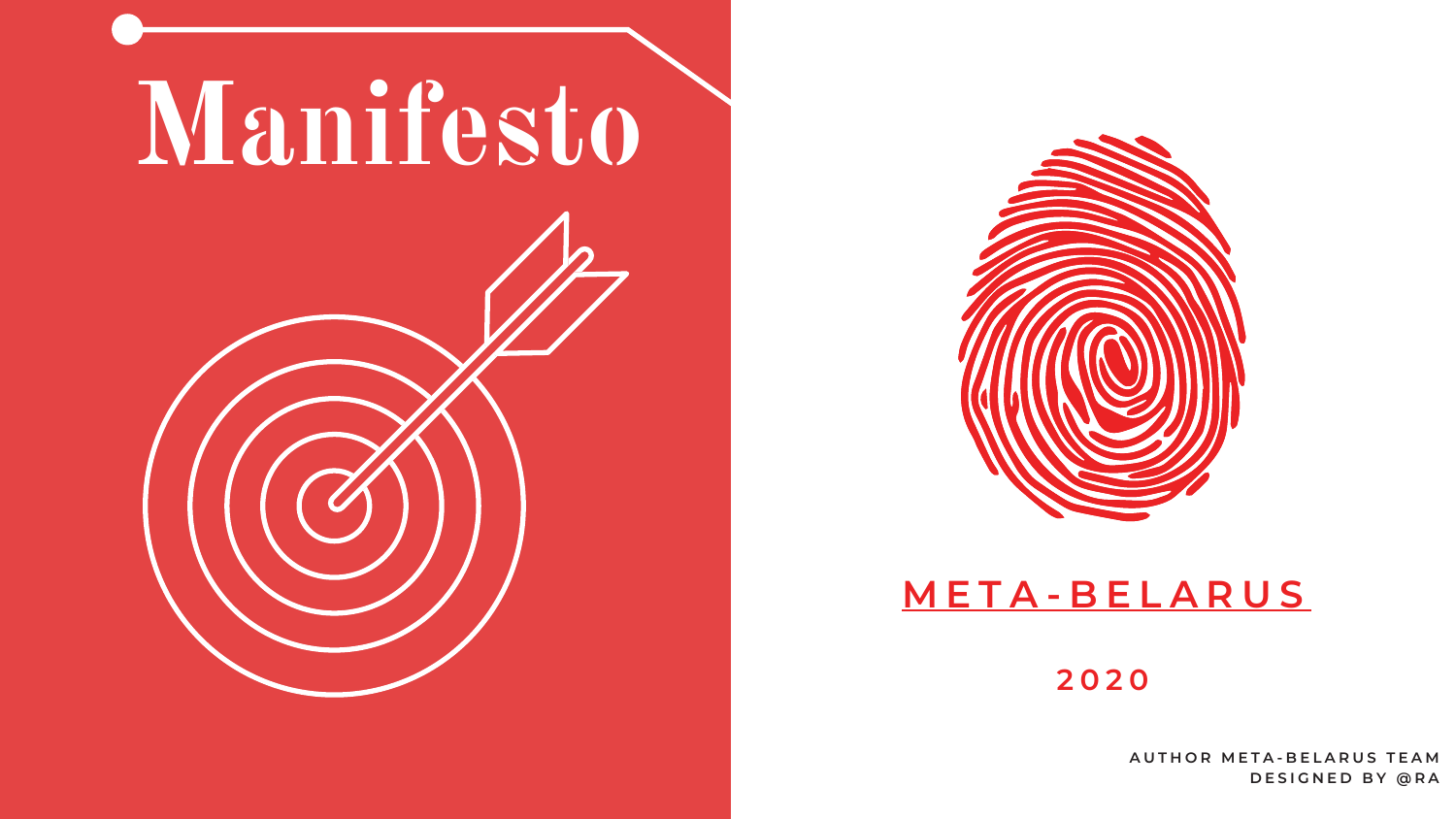

**We believe that the state can be governed directly by the society by using technologies and ensuring honesty, transparency, justice, respect for human dignity, rights, objectives, and desires of people.**

**META-BELARUS shall ensure freedom and opportunity of every person to train and engage others in decision making of governmental and public importance and taking responsibility for the decisions made by every member of the society.**

**Through consolidation, we shall quickly:**

- **- Implement the best ideas.**
- **- Ensure fairness and transparency of all processes.**
- **- Initiate and take part in the adoption of laws in accordance with the principles that would make manipulation impossible.**





**Self-governance tools are based on the principles of transparency, credibility, and maximum use of the contribution of each participant.**



META-BELARUS FOR BEING EQUAL!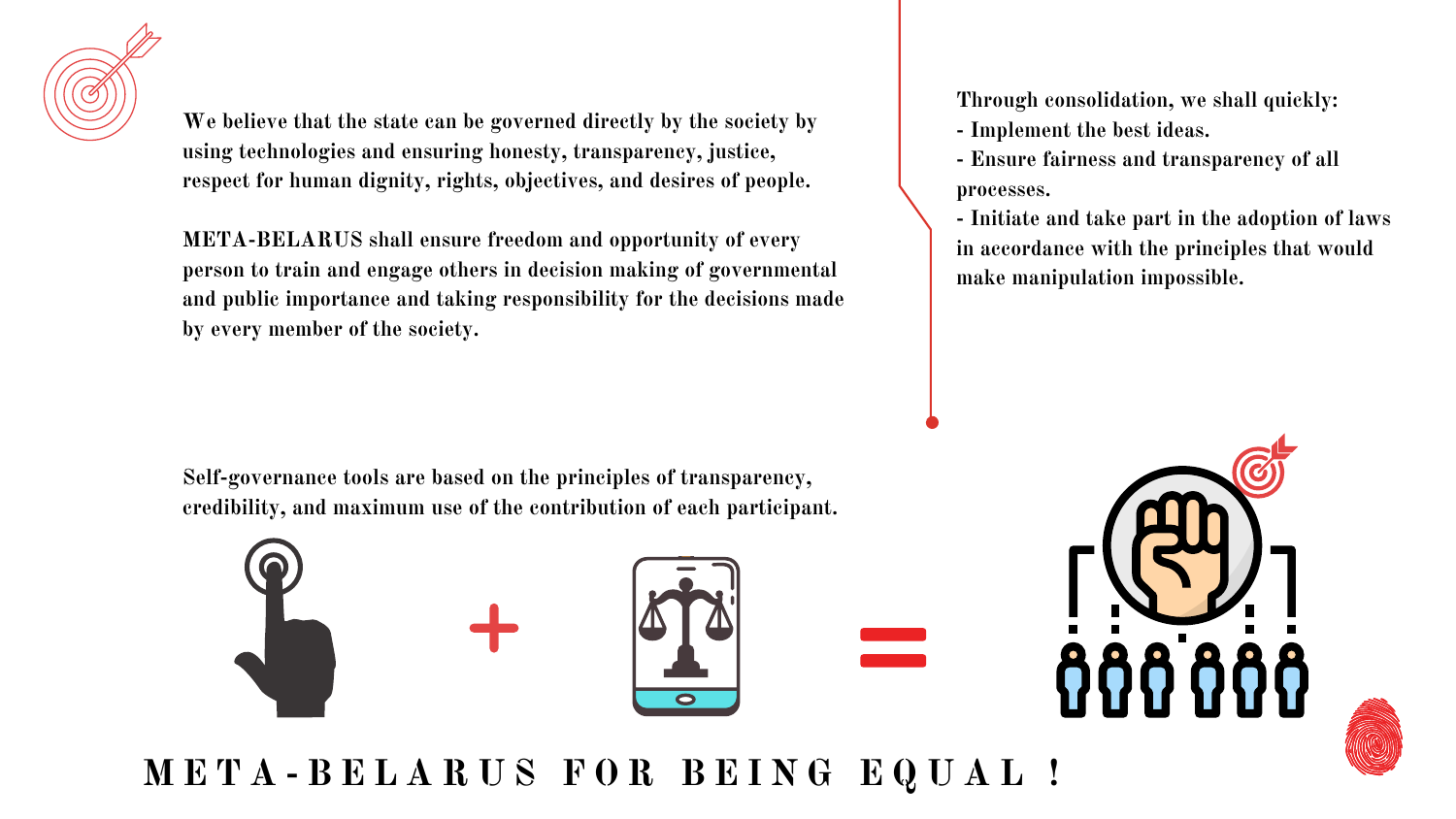**Meta-Belarus will make it possible for people to reach out to others and form any kinds of public and economic groups to defend their private and publiс interests, with all their rights and freedoms guaranteed.**





**We want people to have an opportunity to come together and protect their interests and the truth in the independent and fair trial.**

## **General trial by jury.**





**M E T A - B E L A R U S F O R F A I R T R I A L !**

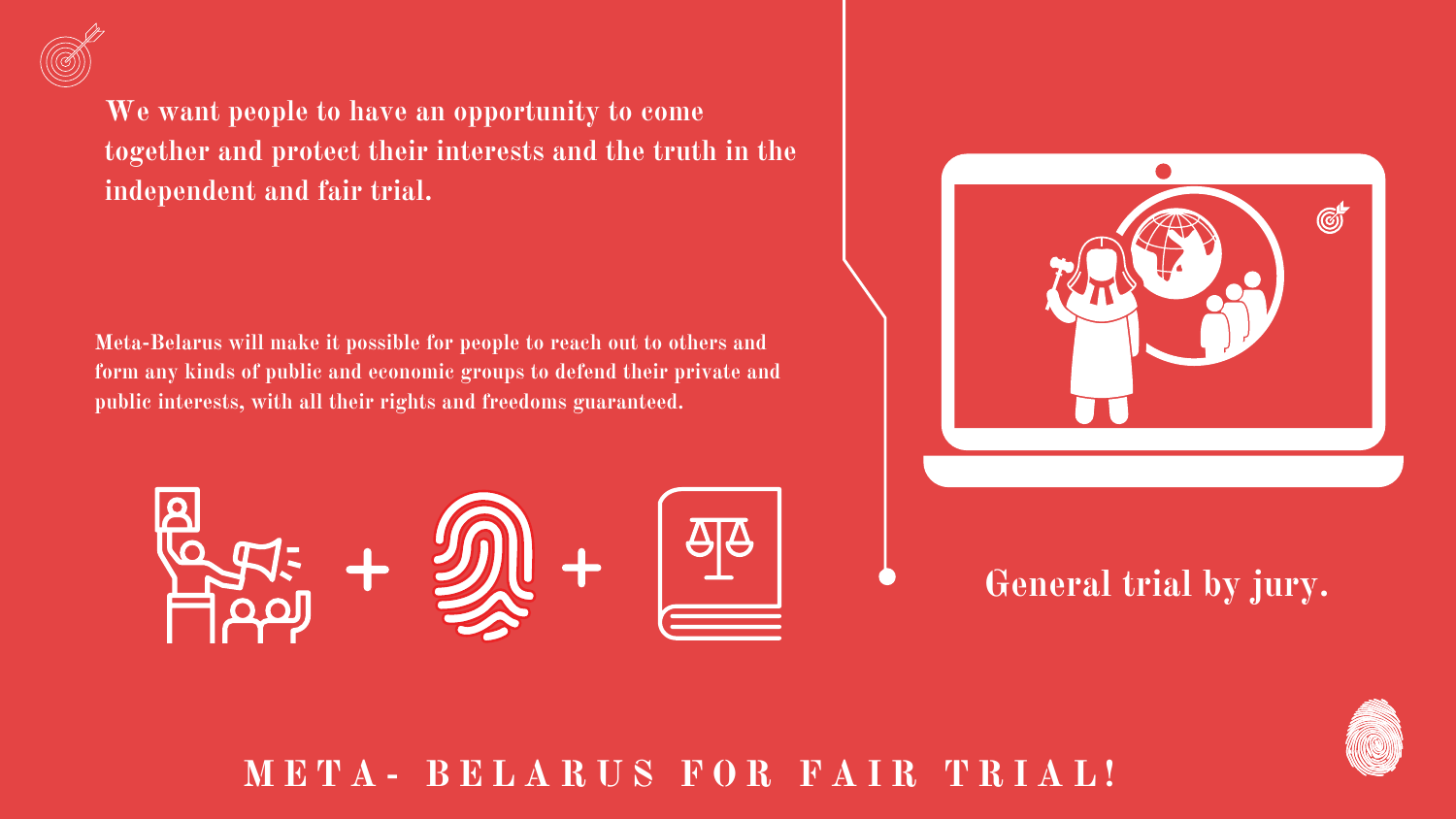- **transparent and fair taxation,**
- **public discussion and control over republican and local spendings,**
- **minimization of any inefficient republican and local spendings,**
- **active support and funding of small social businesses.**



## META-BELARUS FOR WELL-BEING!



**Loving our nature and heritage is what we stand on.**

We want the citizens of Belarus to have decent income and enough free time to live a full life. **Through governability and transparency to reasonable ownership and management of resources. We seek to create the mechanisms of:**

**META-BELARUS shall ensure free access of people to all resources, services, and infrastructure to improve their economic awareness.**

#### **Healthy nature is healthy people.**

**To choose how to distribute our taxes, manage budget deficit.**



#### **Healthy people is healthy economy.**

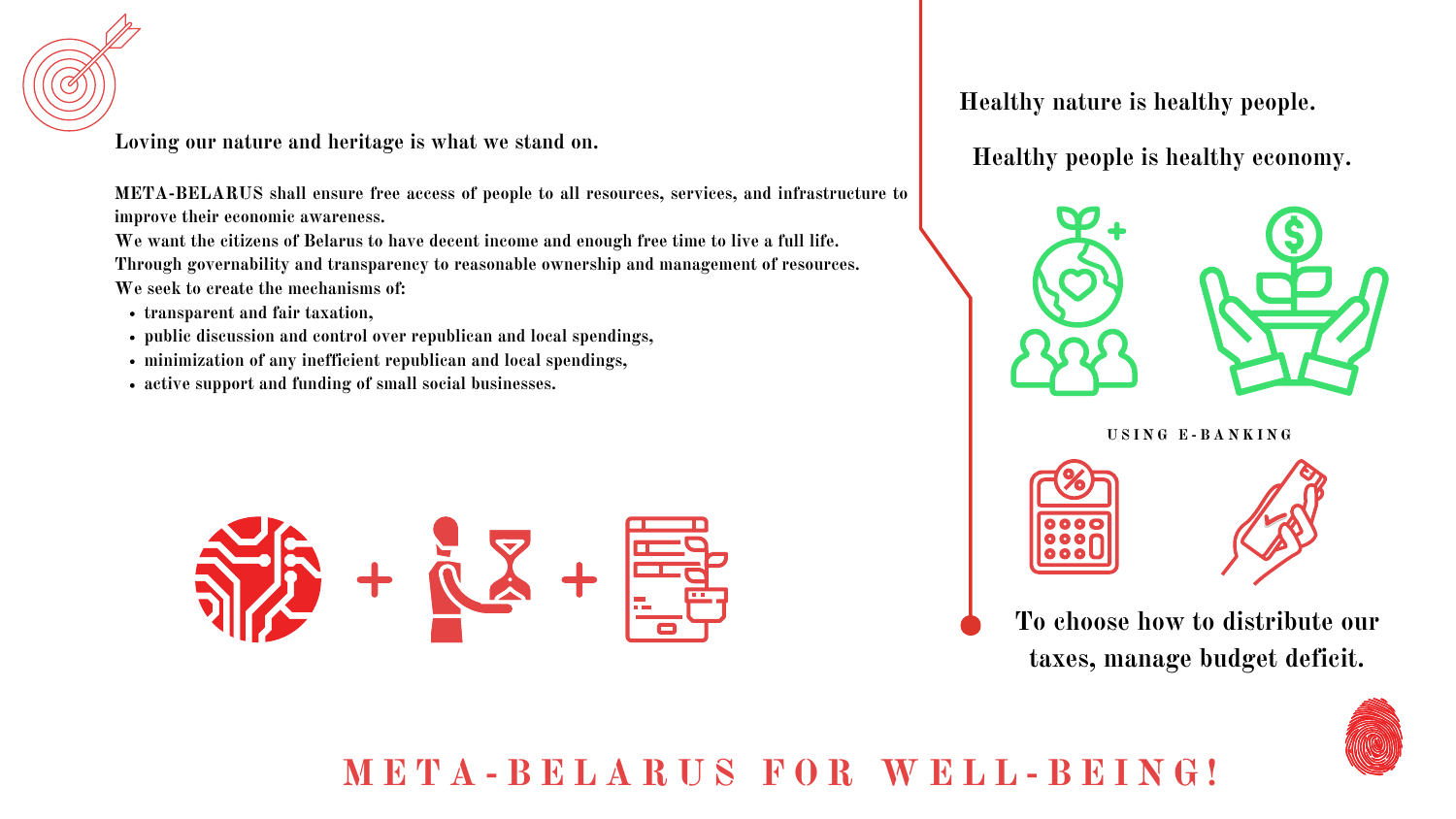**Education relevant to the digital government is a door to META-Belarus**





META-BELARUS SHALL ENSURE COLLECTION, STORAGE, AND USE OF INFORMATION TO PROMOTE DIVERSITY OF VIEWS AND TO USE LOGIC AND **D I A L O G U E A S O U R T O O L S .**

**M E T A - B E L A R U S F O R W I S D O M !**

**Science, diversity and general availability.**





**We want people to be free and have reliable data to make informed decisions.**

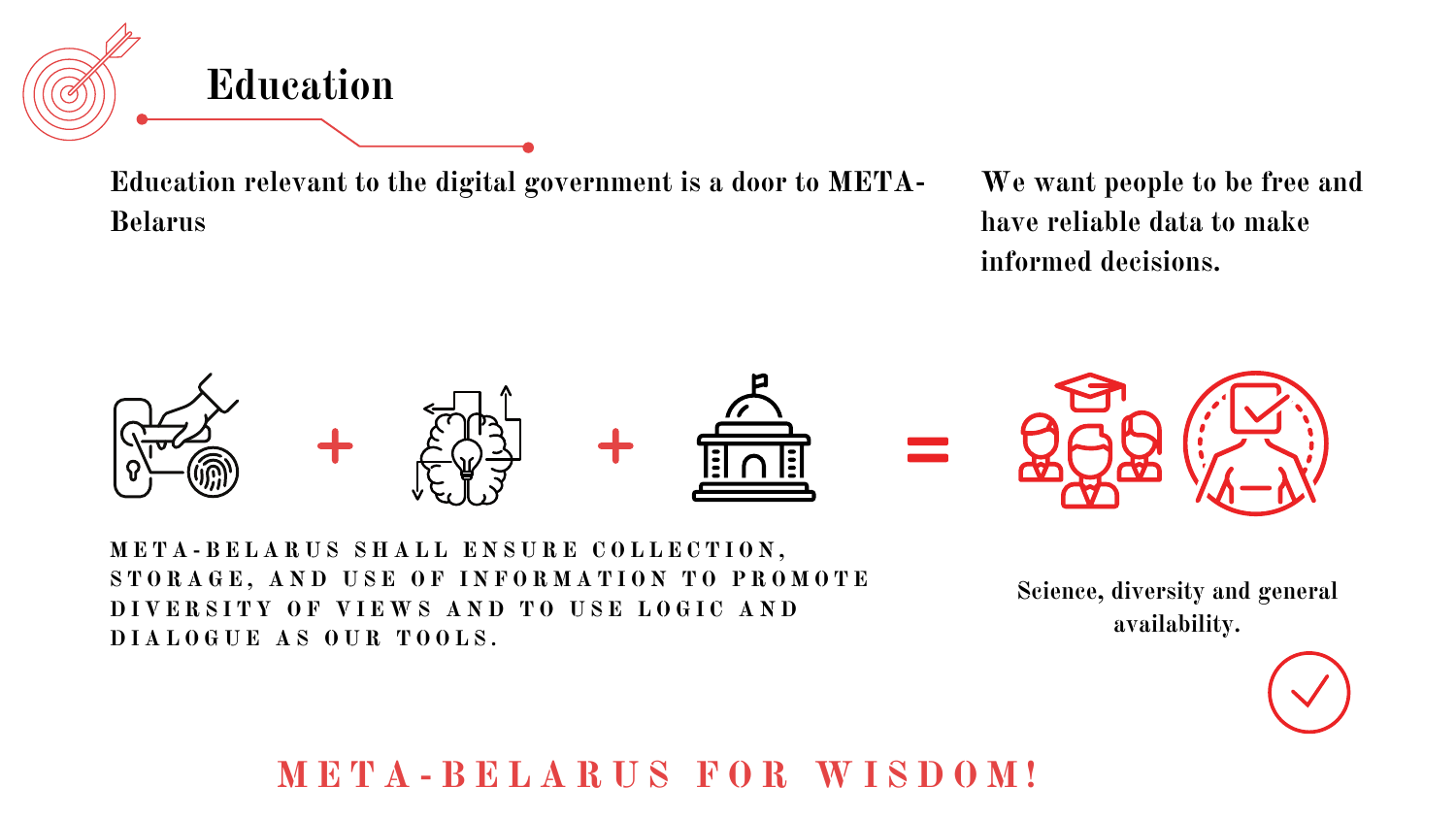

## **META-BELARUS shall ensure transparent and efficient governance. Taking autonomous decisions on local and republican level is the foundation of our independence.**



META-BELARUS FOR THE INDEPENDENCE!